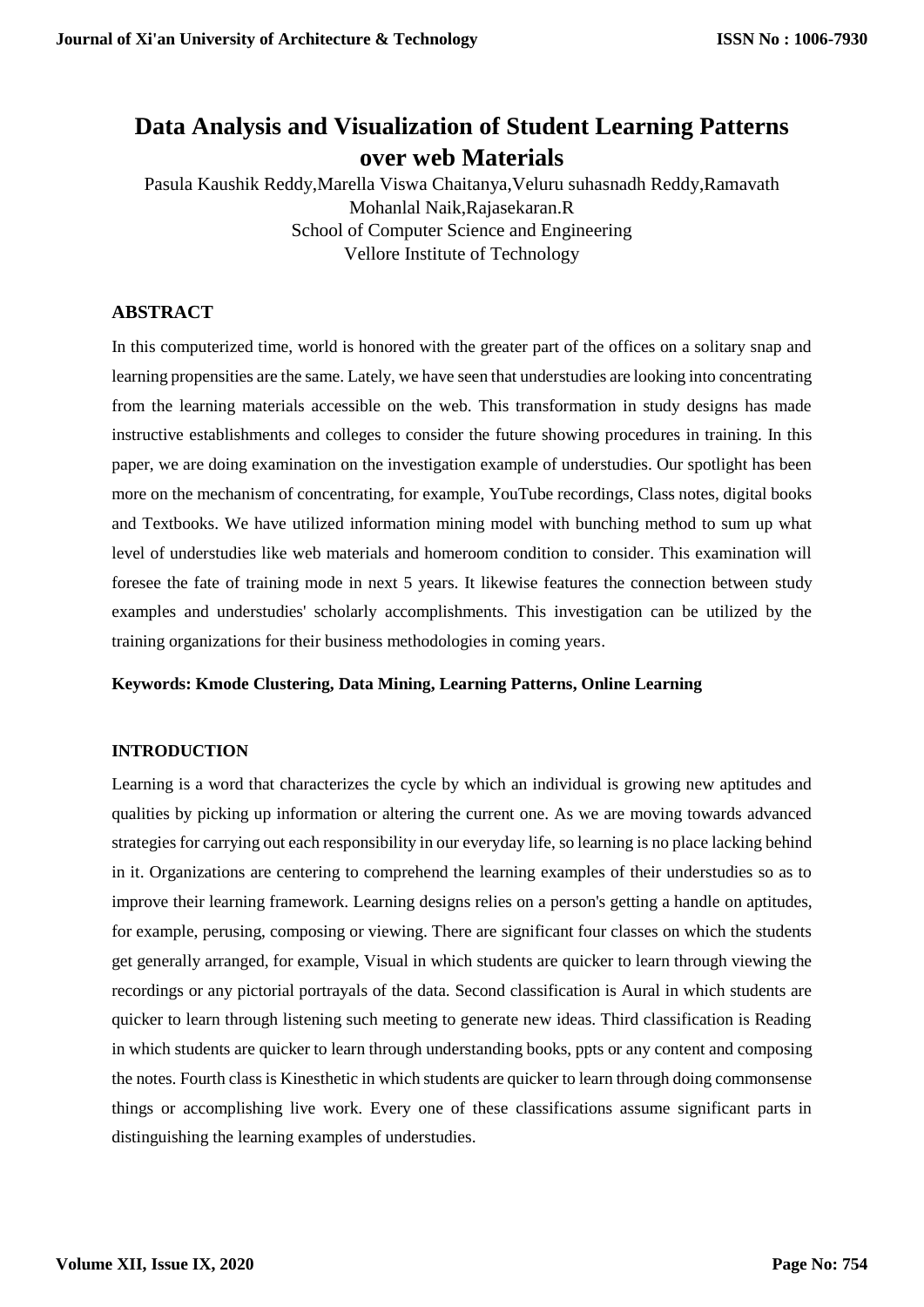Instruction foundations are anticipating give the best learning framework to their understudies just as numerous new chances to their instructors for growing better educating abilities. To comprehend these learning designs individuals have utilized part of factual strategies yet in this paper, we have utilized AI methods. Measurable strategy for perceiving the example is a dull work and tedious also. AI procedures will utilize the information mining measure and order the example based on their favored methods. We have utilized solo learning calculation that is Kmode calculation in which we have arranged the learning designs in groups. Regularly alluded to as Emotion AI, Opinion mining has been turning into an unmistakable aspect of our new digitalized life. To characterize it in proper words it can expressed as the utilization of regular language handling, text investigation, computational etymology, and biometrics to deliberately distinguish, extricate, evaluate, and study emotional states and abstract data. To talk when all is said in done, sentiment mining intends to decide the demeanor of a speaker, essayist, or other subject regarding some theme or the general relevant extremity or passionate response to a report, collaboration, or occasion. The air may be a judgment or evaluation (see assessment theory), brimming with feeling state (as such, the energetic state of the maker or speaker), or the normal eager correspondence (at the end of the day, the excited effect arranged by the maker or examiner).

This method of extricating human feelings from advanced logs is as a rule generally applied to voice of the client materials, for example, audits and review reactions, on the web and web-based media, and medical services materials for applications that run from showcasing to client assistance to clinical medication. In our undertaking we have ventured forward to utilizing this method to separate the feeling of an understudy concerning an inquiry paper he/she endeavored by examining the remark segment of a review reaction that understudy filled to express his origination of trouble level of that paper as 'Simple' or 'Medium' or 'Extreme'.

### **RELATED WORK**

Chengjiu Yin et.al (2017) [1] has explored different avenues regarding an advanced course reading framework to dissect the understudy's examination designs. They requested that understudies and educators read the computerized course book accessible on the application. Logs were getting caught in foundation of each movement done by the understudies, for example, "going to next page", "going to past page"," underlining the substance", "featuring the substance", "Putting bookmarker" and so on. They zeroed in on the recurrence of these exercises. They performed slack consecutive investigation on the information. Based on this investigation, they found that understudies like computerized sources all the more these days as correlation with traditional books for examines. Educators can utilize this framework to improve the examination materials and give more compelling learning system based on the understudy's investigation designs investigation.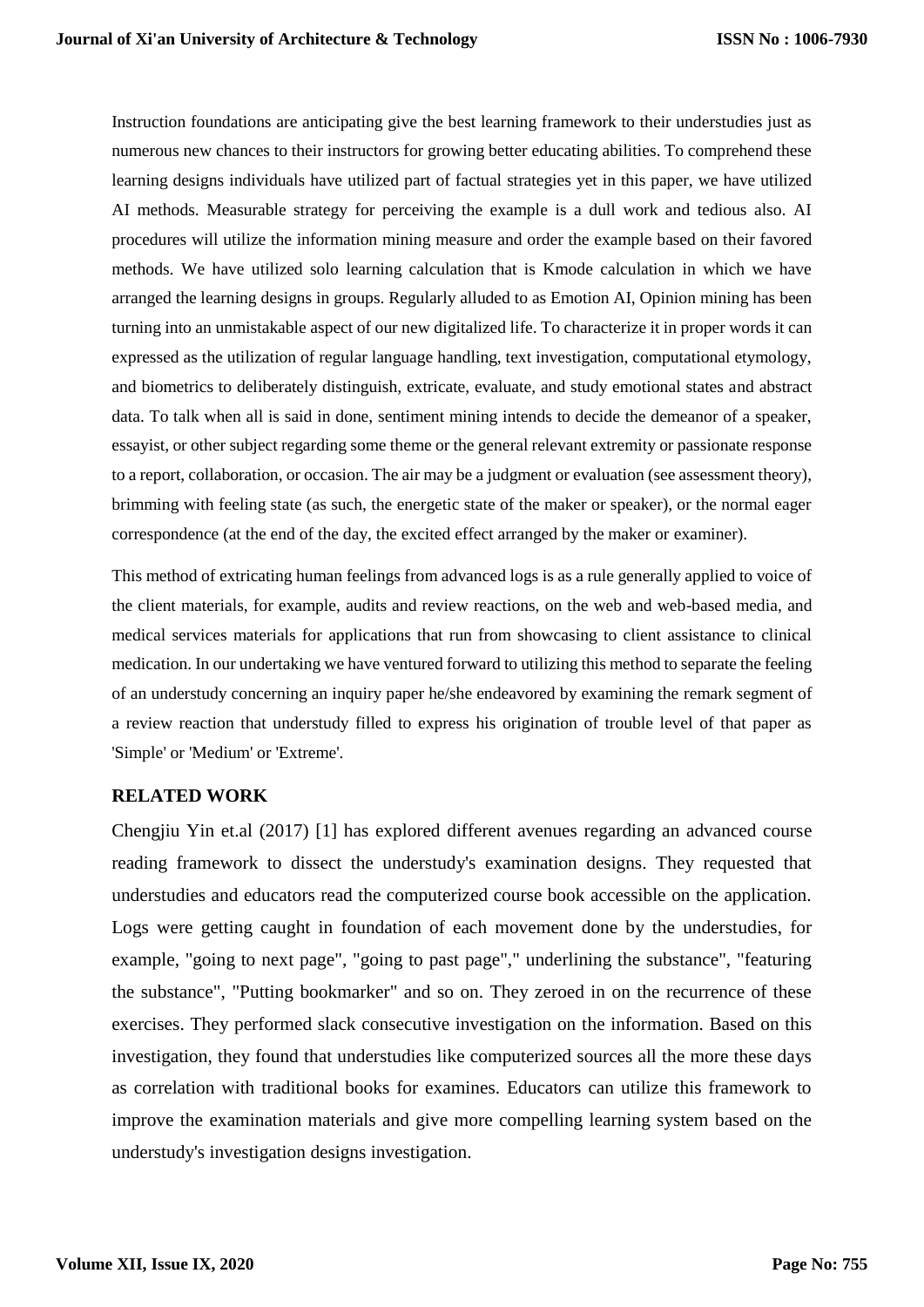H Awang et.al (2017) [2] has done an examination to discover the connection between learning styles and scholastic accomplishment of understudies. VARK learning model was utilized for the investigation of the information. V represents visual, A represents sound, R represents readcompose, K represents sensation. They needed to which method of study out of VARK is more ideal by the understudies. They contrasted the CGPA of the understudies with their inclination given to the method of study among VARK. They performed chi-square test on the information for the investigation. Albeit, no significant connection was found after the investigation between the scholastic accomplishments and best learning styles yet this examination can be use by the educators to improve the instructing and learning experience. Instructors can allude the information and discover which mode is more ideal among the understudies and instruct as needs be to build up their enthusiasm for the homeroom and course.R.Sridhar Anand and Dr. M.Rajendraprasad (2016) [3] has done a study in an elementary school to discover what is the ideal method of study style. The investigation depended on visual, sound and sensation learning styles. In their investigation, they analyze the effect of sex, school region and training of guardians on the learning styles. In their review, they found based on mean scores that the majority of the understudies favor visual examination style in the study hall and furthermore have better scholastic outcomes. They discovered huge effect of sexual orientation, school region and instruction of guardians on the educating and learning encounters of instructors and understudies. John Martin An and Maria Dominic M (2019) [4] has proposed a framework that catch the logs of student's exercises and adjusts their styles of learning. According to their ideal style, anticipate and suggest the suitable learning object. They have 3 modules in the framework, for example, Learner model in which student profile will be dealt with their ideal learning styles, Domain model depicts how the substance of the course is planned and student proposal model to order utilizing irregular woods calculation to prepare and discover the learning way for the forecast. This framework will likewise suggest the appropriate learning materials

Muhammad Said Hasibuan .et.al (2018) [5] proposed a framework in which the examination of learning styles depended on earlier information in which they have separated the degrees of earlier information into four, for example, information on certainty (zero level) in which understudy can just perceive the substance and name it, information on Meaning(first level) in which understudy perceive just as clarify it, Integration of information (second level) in which understudy can alter, reproduce and play out the substance, (last level) Application of information in which understudy can make something out of the information gain from the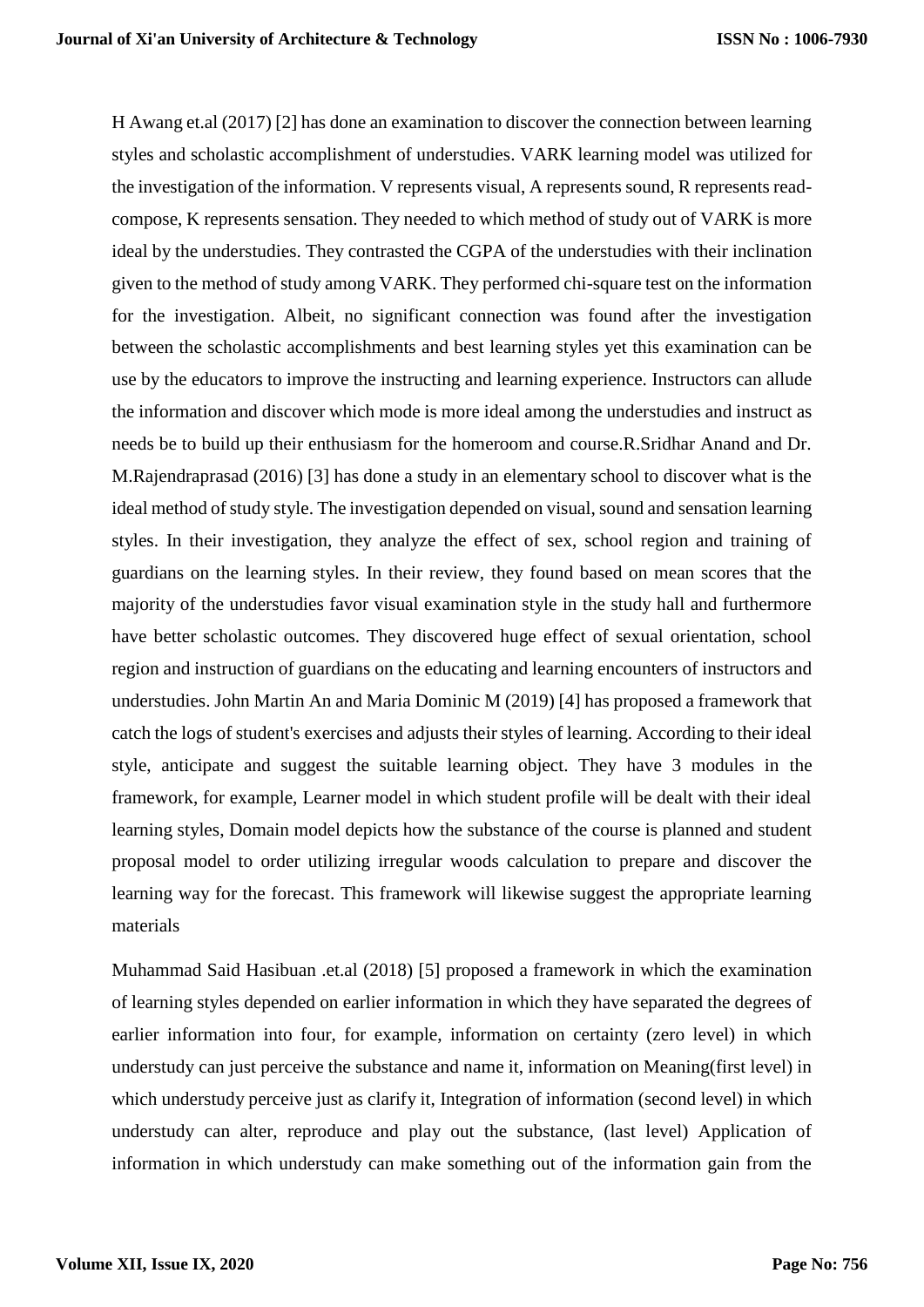substance. Idle Semantic Indexing and Artificial Neural Network was utilized to foresee the learning style of the student. Brahim HMEDNA et.al (2017) [6] investigates about the arrangement of ad libbing MOOCs (Massive Open Online Courses) adequacy. Utilizing the materials accessible on the web, Learners handle full substance information with superior exhibitions and less time. They utilized multi-layer neural system to distinguish and follow students learning styles and furthermore suggest them with reasonable assets and materials. Student's taking in styles is acquired from the student profile, at that point learning styles can be altered and followed by watching student's activities they act in a MOOC domain. It is done as Data Collection – Pre-preparing - Feature Extraction - Classification - Learner Profile-Adaptation (suggestion). Annabel Latham et.al (2014) [7] proposes another methodology for profiling understudy learning technique for a conversational smart coaching framework (CITS) which utilizes a Multilayers Perceptron Artificial Neural Network (MLPANN). All through a mechanized conversational instructional exercise with a CITS, parts of understudy conduct are progressively caught and contribution to a Learning Styles Predictor specialist to profile a person's learning style. CITS empowers students to cooperate utilizing normal language by its further degree of insight. A MLP-ANN is consolidated to join a lot of conduct qualities which are uncovered from the coaching discussion so as to improve the exactness of the learning styles expectation. The paper portrays the test directed with genuine understudies in a live educating/learning condition for profiling two Felder and Silverman learning styles measurements. The outcomes show that MLP-ANNs can foresee learning styles with an exactness of 84-89%.

Chengjiu YINa\*, Hwang (2006) [8] has completed a few trials to gather the instructive information to improve and give viable learning condition just as the understudies conduct. By applying these numerous viable methodologies in social occasion the information, they need give the correct direction, proposals and supports from their picking up behavior.Talking about the commitment Hwang likewise proposed the viable utilization of Meta Analyzer that guided the educators how to anticipate the conduct of the understudies by web-looking through lead. The live models were done in Kyushu University where numerous numbers if sensors were fitted in the grounds so as to assemble and to dissect the student's conduct and furthermore to amass the greatest informational collections where every understudy are asked and urge understudies to bring their own PCs. They are accepting the static information as well as the understudy's movement logs caught camera just as video sensors. They likewise acquainted the advanced reading material with the freshers. OERs represents open instructive assets in like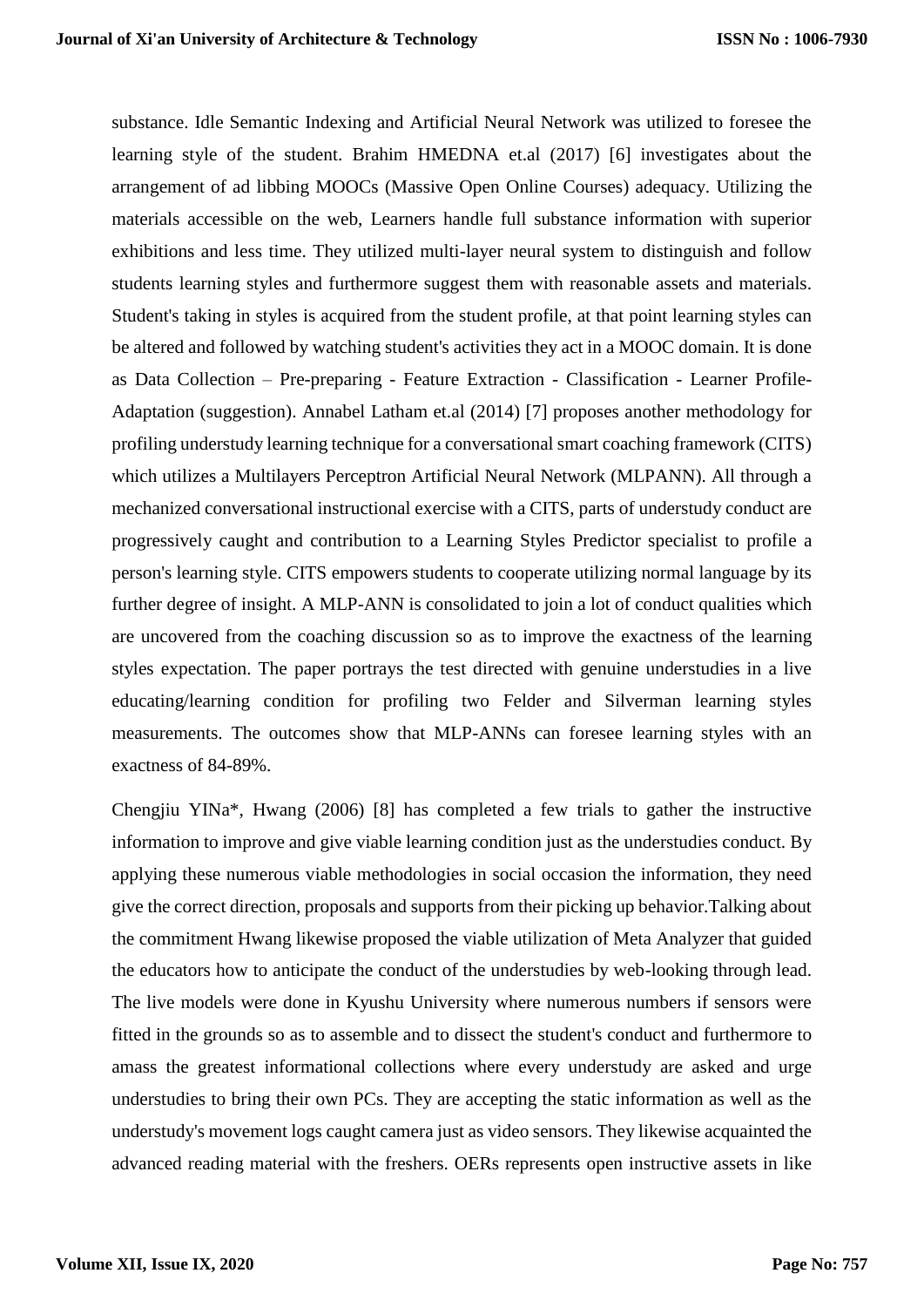manner there are such other OCW and Moocs which expect the student to get to the learning materials whenever and anyplace. There has been likewise the examination between the conventional training System and OERs which Clearly show the viability learning and empowering the gathering learning. There is finished clear forecast that by 2020, (MEXT) known as Ministry of training and innovation is supplanting all the course reading materials to computerized assets in Japan.

Lahcen Oughdir (2019) [9] plans to discover and anticipate the student's learning style immediately. His intention is to give successful and improved method of learning methodology. The learning style give client numerous choices to pick and along these lines they learn best. It was additionally seen that in customary framework has parcel more restrictions as it was requiring some investment to fill the inquiry paper and also due to the ignorance of the understudy's decision of inclination they don't get precise yield. Along these lines, in this paper they have proposed programmed approach for recommending the able learning styles for understudies utilizing Felder and Silverman style of learning Model by utilizing Machine learning. They dole out the student to those style of adapting way where they serenely learn. Their methodology comprises of two strategy: In first they are gathering the dataset utilizing information mining of the understudy dependent on their inclinations and from that log record they are breaking down the student's groupings. At that point they club them in sixteen bunches utilizing unaided K-mean calculation dependent on FSLSM and the further they anticipated the learning grouping of new forthcoming students by utilizing Supervised Naïve Bayes calculation. To concoct end and perception the informational index was all around extricated and examined from understudy's log documents. So as to assess the exhibition disarray framework strategy has been utilized. So as to accomplish well exact outcome, the model ought to have PPV, NPV for better execution. The Confusion grid utilized above utilizing R has given high worth measurements. Thus, we can say that the parts and all the calculation utilized has very much picked and has accomplished better execution. Later on scope the calculation utilized Naïve Bayes will be contrasted with its presentation with other AI techniques for instance Neural Network and other Decision tree.Sucheta V. Kolekar et.al. (2017) [10] proposed a strategy for the computerized acknowledgment and depiction of student learning styles utilizing Web Log Analysis approach. The web utilization information gathered is pre-handled and traded to XML organization to group and students' particular arrangements according to their meetings. Such arrangements are planned into eight Felder-Silverman Learning Style Model gatherings dependent on the learning objects recognized in every classification. The planning was finished by applying the Fuzzy C Means calculation to the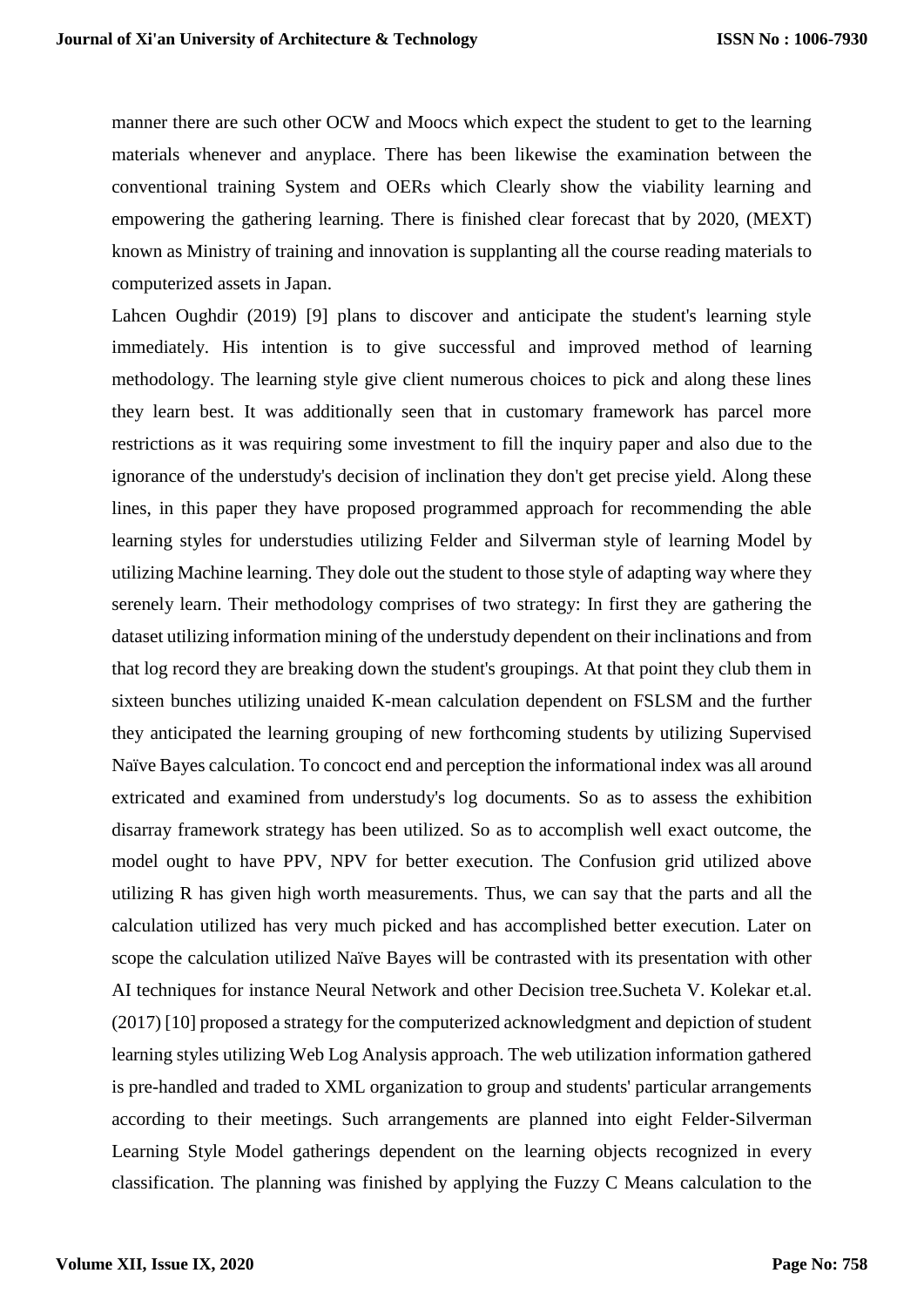arrangements and gathering them into eight FSLSM classes characterized as Active, Sensing, Reflective, Intuitive, Verbal, Sequential, Visual, and Global. A few arrangements are given various marks as indicated by the FSLSM learning objects esteems. The proposed arrangement calculation is approved with the utilization of k-cross overlay function.Ouafae EL Aissaoui et al. (2019) [11] proposed a computerized approach for characterizing the learning examples of the students utilizing information mining strategies and ML calculations. The log record of the E-learning stage was pre-handled utilizing web-use mining procedure to recover arrangements of the students. Such groupings were planned to mixes of learning styles utilizing the bunching calculation K-modes and dependent on the FSLSM. The named groupings have been utilized as preparing set to prepare the gullible Bayes classifier and conjecture another understudy's learning style blend. As the subsequent stage, the disarray network technique was utilized to assess execution of the classifier.Liang-Yi Li, and Chin-Chung Tsai (2017) [12] has done a nitty gritty investigation of framework logs delivered by a learning the board framework in which 59 software engineering understudies partook in a blended adapting course to learn cell phone programming. The outcomes uncovered various significant perceptions. Initially, the understudies analyzed the learning materials for more and more frequently than other learning materials related with their study hall addresses. Second, despite the fact that the understudies invested a great deal of energy getting to the learning materials on the web, the dominant part didn't utilize explanation assets. Third, the watching propensities for the understudies indicated incredible decent variety and were ordered into three personal conduct standards: "predictable use understudies" who utilized seriously all the learning materials, "slide concentrated use understudies" who utilized seriously the talk slides and "scarcely any utilization understudies" who utilized scarcely any learning material. Such different examples of activity were likewise identified with their inspiration and learning success.Sherica Lavinia Menezes and Geeta Varkey [13] proposed a structure which predicts the missing things taking into account the previous information and prescribes the equivalent to the customers. To fulfill this endeavor the structure used gathering frameworks going before the conjecture strategy. The upside of using portrayal/gathering is that the desire is done at a more raised measure of consultation and the expense of oversee age in connection direct mining is restricted. Out of the various decisions available, Naive Bayes classifier is chosen for request since this classifier will work splendidly for broad enlightening records and in modestly simple to complete. Different leveled gathering instrument is chosen for batching. The data extraction is done using a robotized data extraction instrument web Harvest. The data structure chose for graphs is a Hash List which is a blend of the hash table and associated once-over and is gave off an impression of being a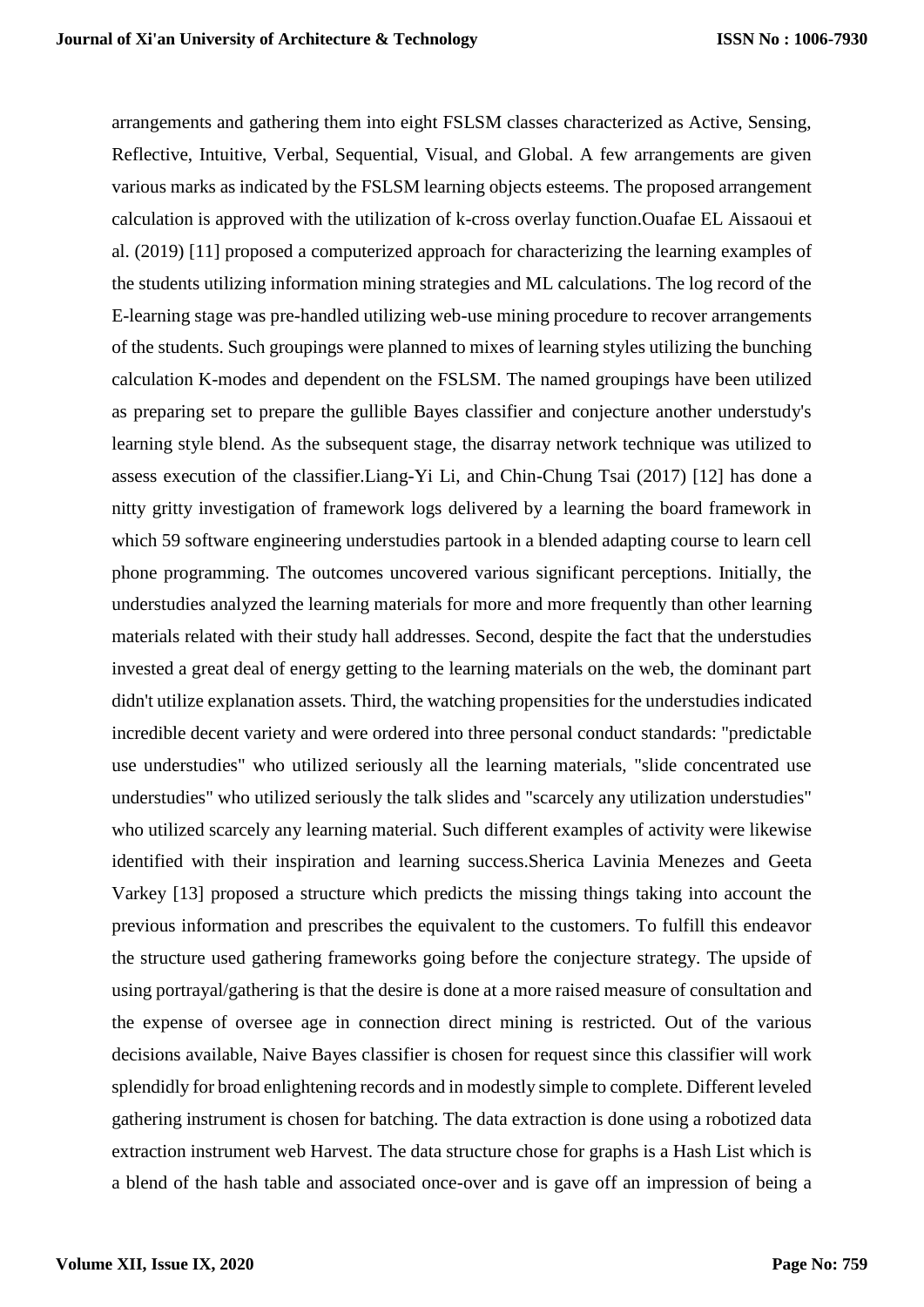successful data structure for addressing a diagram.J. Peruse [14] used Twitter spouting data gave by Firehouse, which gave all messages from every customer persistently. They inspected with brisk gradual methodologies that were a great idea to oversee data streams: stochastic tendency dive, multinomial guiltless Bayes and the Hoeffding tree. Thusly they derived that SGD-based model, used with a sensible learning rate was the best.Ruchi Mehra, Mandeep Kaur Bedi [15] introduced investigation for supposition direct of Twitter data. The proposed work utilizes the sincere Bayes and cushy Classifier to arrange Tweets into helpful, opposite or neural lead of a particular person. They presented preliminary evaluation of dataset and portrayal comes about which exhibited that joined proposed strategy is more compelling similar to Accuracy, Precision and Recall.

Theresa Wilson, Janyee Wiebe et al., [16] proposed another approach to manage state level evaluation examination can be that at first chooses if an enunciation is fair or polar and thereafter disambiguates the limit of the polar explanations. With this methodology, the structure can therefore perceive the important furthest point for a broad subset of feeling verbalizations, achieving comes about that are generally better than pattern.Simranjeet kour Bindra, Akshay Girdhar et al., [17] examined that the inquiry paper age is a manual methodology inciting insufficient from time to time owing to inclination, excess and security concerns. The current paper shows a modified strategy for question paper assemble which can be balanced, smoothed out, synchronized and made sure about. Every task done by this structure is modified, with the ultimate objective that taking care of room, tendency and security isn't a dread any more. Earlier, the request paper was made by concerned subject teacher truly and was incredibly repetitive, work was required and sometimes the request paper required exactness. Result Based Education (OBE) allots what understudies will know and be insightful to do, as they progress in a program.

Dominic Seyler et al., [18] proposed an Automated inquiry age for quality control in human estimation tasks. The issue of creating question things from ontologies has starting late expanded a lot of thought in the product building gathering. This is basically a direct result of the utility of the made requests in various informational and master works out, for instance, understudy assessments in eLearning systems, quality control in human computational tasks and, blackmail area in publicly supporting stages to give a few models. Tahani Alsubait et al., [19] proposed an Ontology-based numerous decision question age. A Traditionally, question age (QG) approaches have by and large focused on recouping requests from unrefined substance, data sets and other non-semantics-based data sources. Regardless, since these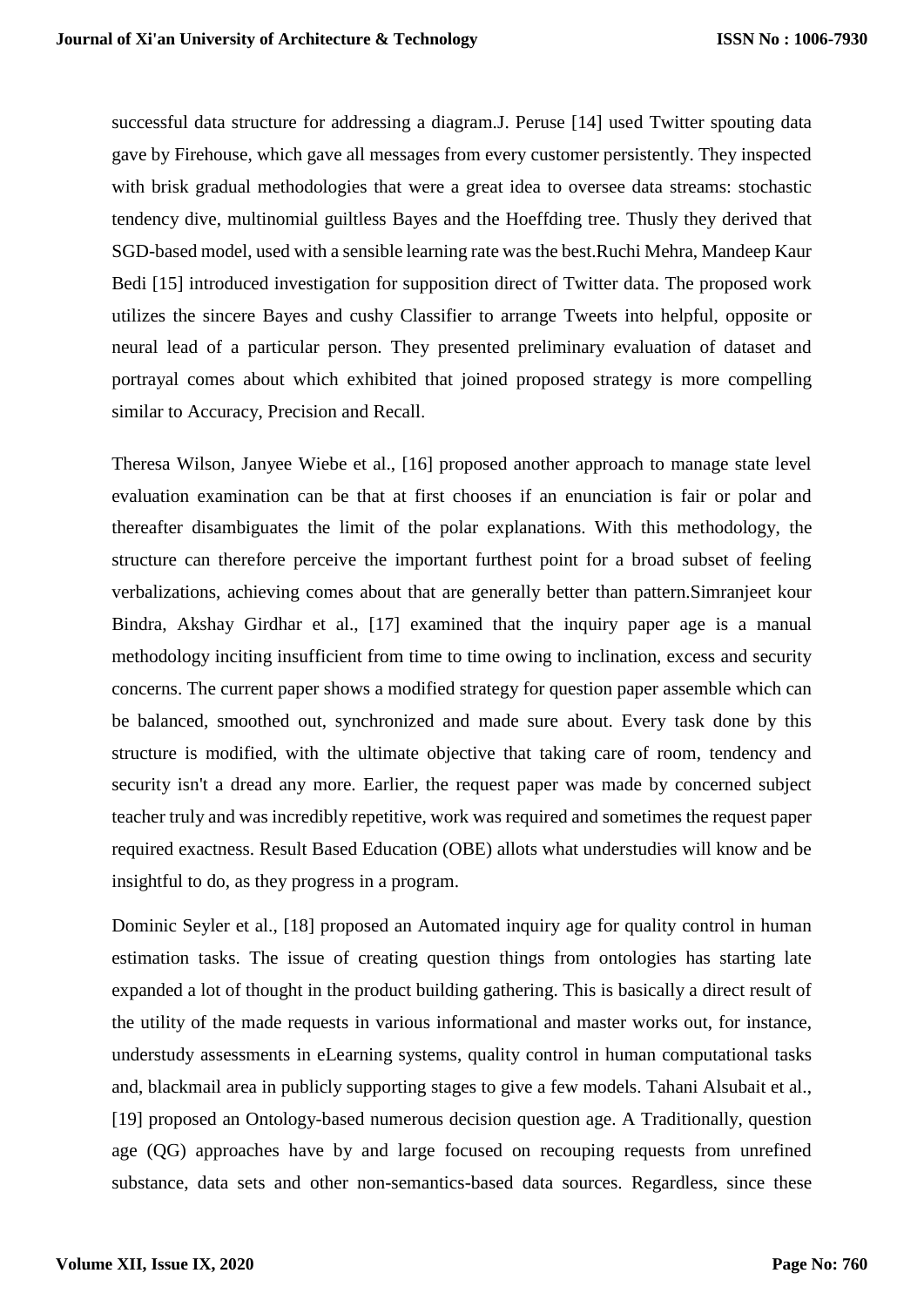sources don't get the semantics of the space of talk, the created questions can't be machinedealt with, making them less employable in an enormous number of this current reality applications. For example, addresses that are delivered from unrefined substance are sensible only for lingo learning tasks. Using semantics-based data sources in QG has various focal points, for instance, in ontologies, we show the semantic associations between zone substances, which help in delivering noteworthy and machine-processable requests ontologies engage standard reasoning and addressing organizations over the getting the hang of, giving a framework to making addresses even more viably. An early push to recognize factors that might foresee the difficulty level was by Seyler et al., They have familiar a strategy with bunch a request as straightforward or hard by finding the features of the tantamount request components in the Linked Open Data (LOD). Feature regards for the portrayal task are gotten considering the accessibility of the request substances in the LOD.

Xinming An et al., [20] proposed an Item reaction hypothesis. This speculation was first proposed in the field of psychometrics, later, the theory was used extensively in informative exploration to alter and evaluate questions things in the general assessments, for instance, the Scholastic Aptitude Test (SAT) and Graduate Record Examination (GRE).

# **K-Mode Clustering**

Bunching is a strategy for making gatherings of comparable articles based on the similitude between their highlights. K-mode calculation is one of the grouping techniques that is an altered form of K-mean calculation explicitly for the unmitigated information. This calculation can be utilization of enormous datasets. Modes are utilized to speak to the focal point of the groups. We update the estimations of mode according to the recurrence of the straight out qualities. This is an iterative strategy for bunching wherein modes gets update in every emphasis so as to cover each insignificant information in the set. Keeping up the effectiveness of the apparent multitude of bunches ought to be the most extreme earlier.

Steps needs to follow in this algorithm:

- $\checkmark$  Select the number of K clusters as the initial value of mode. We can take it as random.
- $\checkmark$  Calculate the minimum deviation from the mode value and update the mode accordingly. Repeat this step for the entire data till the time each data gets assigned to any cluster.
- $\checkmark$  Compare the value of new mode with older one. In case of different values, repeat step 2.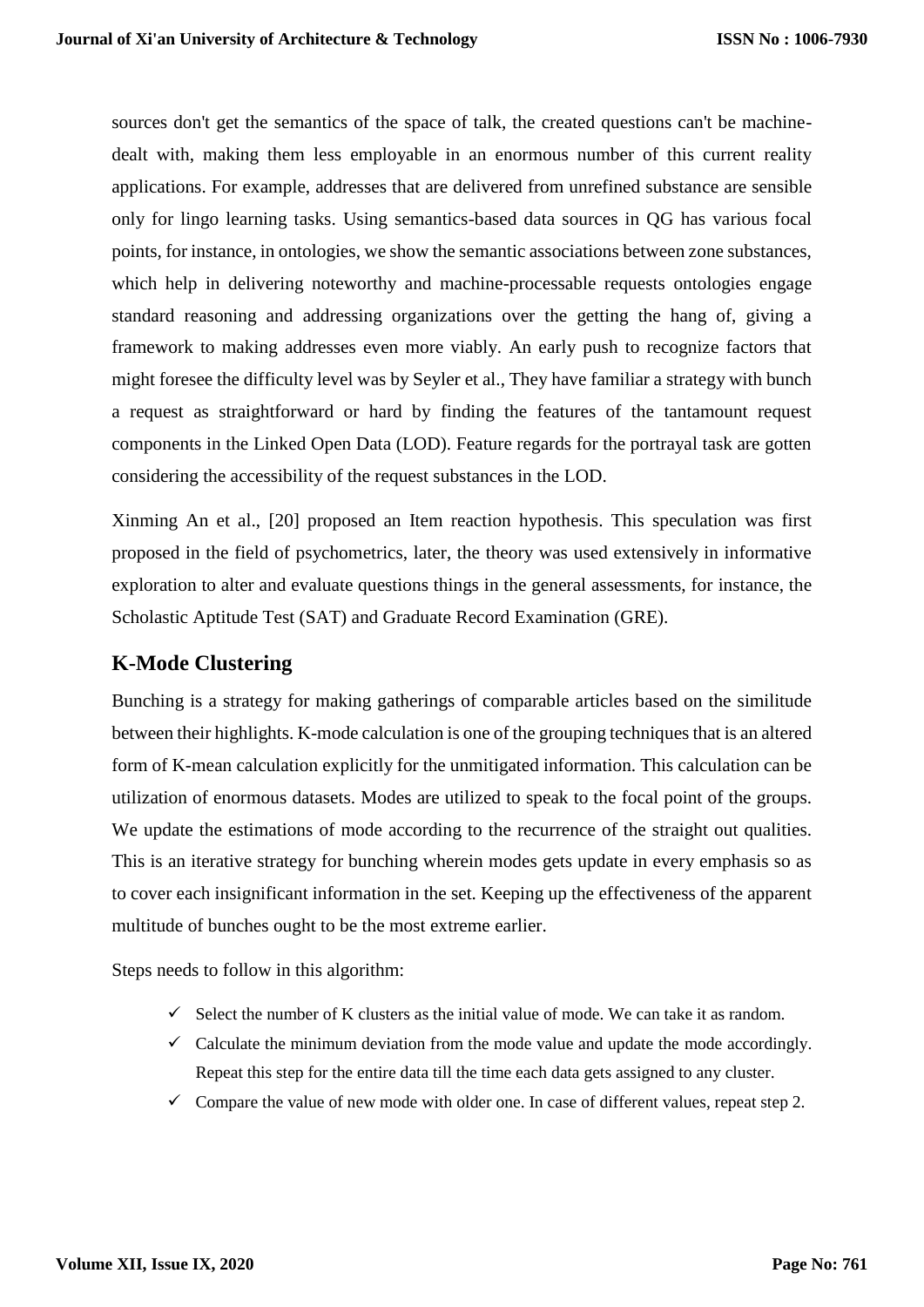

# **Data Collection**

We created a questionnaire and circulated amongst the students to gather the information about their studies patterns. After collecting the response, we created a balanced dataset and apply the model on it to get the prediction as below:

# **QUESTIONNAIRE**

Converted the questionnaire options from text to numbers to make algorithm works simple as per below:

| <b>LABEL</b>                       | S                        | $\mathbf{A}$            | B                               | C                             |
|------------------------------------|--------------------------|-------------------------|---------------------------------|-------------------------------|
| <b>CGPA</b>                        | Greater than 9           | Between $8.5$ to 9      | Between 8.0 and 8.5             | Less than 8                   |
| <b>Branch</b>                      | Computer<br>Science      | ECE, EEE and EI         | Bio Technology                  | Mechanical                    |
| <b>Study hours</b><br>before exams | One night before<br>exam | 2-3 days before<br>exam | Week before exam                | Every day in<br>running class |
| <b>Study Place</b>                 | Classroom                | Home/Hostel             | Library                         |                               |
| <b>Study Medium</b>                | Class notes              | <b>Books</b>            | <b>PPT<sub>s</sub></b>          | <b>Youtube Videos</b>         |
| <b>Study Method</b>                | <b>Just Reading</b>      | Reading and<br>Writing  | Watching<br>Videos/Reading PPTs | Everything                    |
| <b>Avg Score</b>                   | $40 - 50$                | $50-60$                 | $60 - 75$                       | More than 75                  |

How much time before do you start your exam preparation? 89 responses



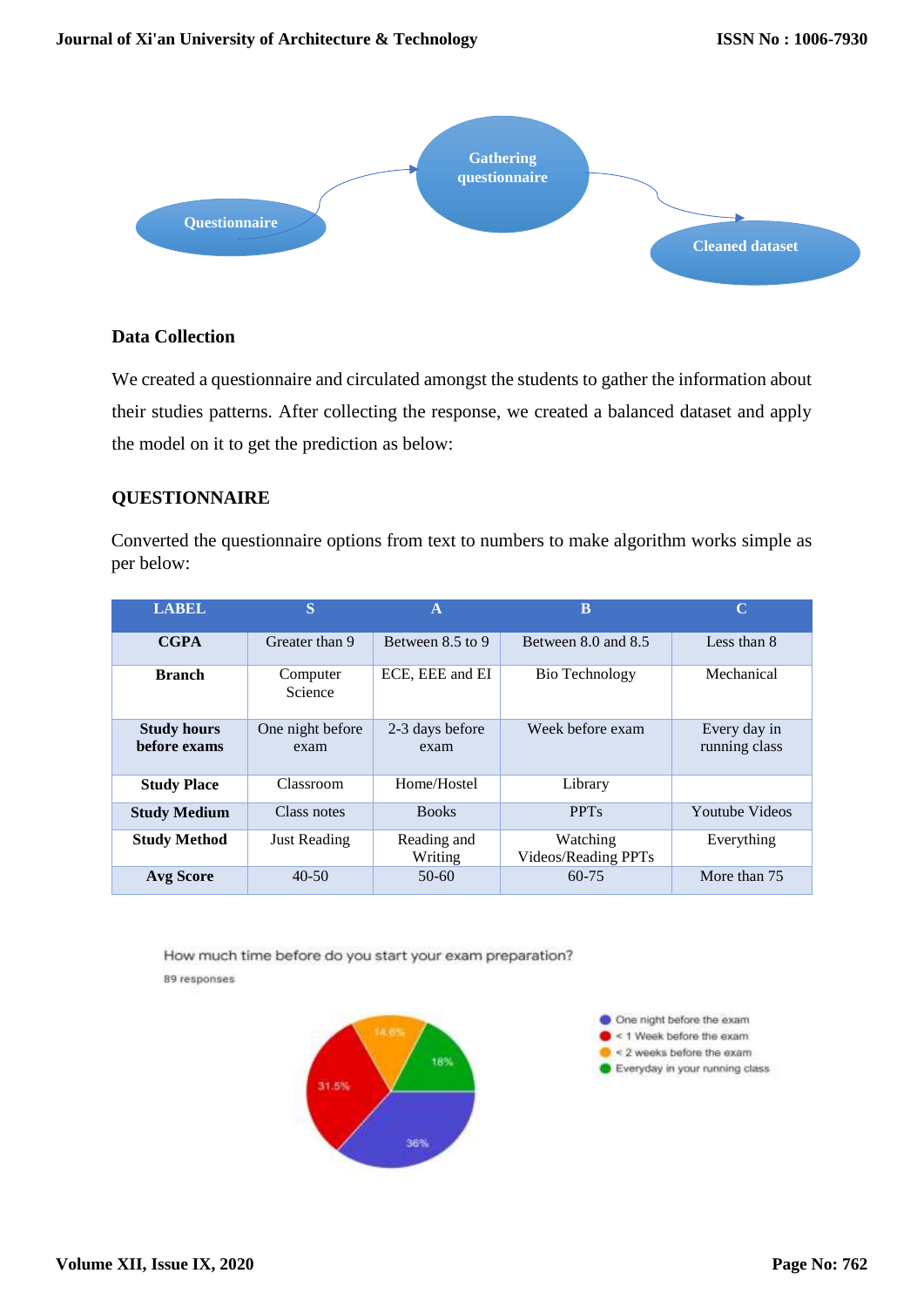

#### Study Method: Which method do you prefer during exam preparation?

Study Medium: Which medium do you prefer for studying?

Study Medium: Which medium do you prefer for studying?



89 responses

The majority of the understudies were found to begin the test readiness only one night before the assessment. The least understudies liked to plan in typical running classes. Contemplating over Study techniques, most understudies were found to peruse, compose and practice for their test arrangement while the least were just for simply perusing. On the perception made for study medium, the most favoured medium was by viewing YouTube recordings while the least favoured books. By this review, it is clear that most understudies want to take benefits with computerized stage than going to books.

## **IMPLEMENTATION AND RESULTS**

Dataset has been collected through the questionnaire that was circulated among the Engineering students age between  $19 - 23$  year of a University.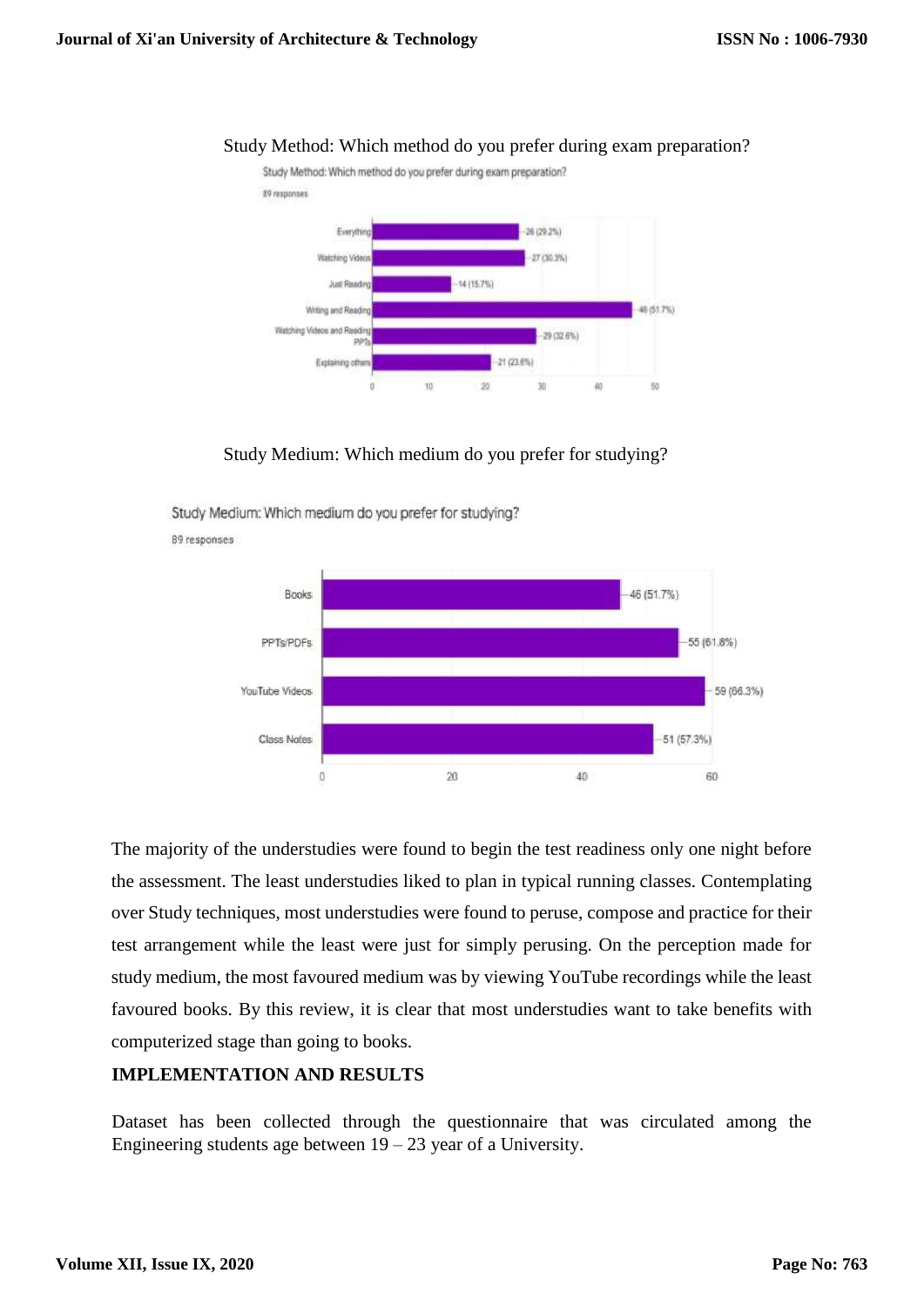÷.

H.

| $\mathbb{I}^*$ |    |    |   |   |   |                | CGPA Branch Internal_Exams Study_hours_before_exam Avg_hours_for_Midsem Study_place Study_medium Study_method Study_hours_before_final_exam |
|----------------|----|----|---|---|---|----------------|---------------------------------------------------------------------------------------------------------------------------------------------|
|                | 3. | э. |   |   |   |                |                                                                                                                                             |
|                |    |    |   |   |   |                |                                                                                                                                             |
|                |    |    |   |   |   | 3              |                                                                                                                                             |
|                |    |    |   |   |   |                |                                                                                                                                             |
|                |    |    |   | 7 | γ | 3              |                                                                                                                                             |
|                |    |    |   |   |   | ٩              |                                                                                                                                             |
|                |    |    |   |   |   |                |                                                                                                                                             |
|                |    |    | 2 |   | 2 | 3              |                                                                                                                                             |
|                |    |    |   |   |   | $\overline{2}$ |                                                                                                                                             |
|                |    |    |   |   |   |                |                                                                                                                                             |

After applying Kmode clustering model on the given data, we found that Computer Science students more prefer to study through PPTs in hostel and score 9 CGPA.

|  |  |                                                                                                                | CGPA Branch Study place Study medium Study method Difficulty Level |
|--|--|----------------------------------------------------------------------------------------------------------------|--------------------------------------------------------------------|
|  |  | 1000mm - 100mm - 100mm - 100mm - 100mm - 100mm - 100mm - 100mm - 100mm - 100mm - 100mm - 100mm - 100mm - 100mm |                                                                    |

Electrical and Electronics branch students prefer more to study from hostel/home through youtube videos and like to read and writing.

|  |  | CGPA Branch Study_place Study_medium Study_method |  |
|--|--|---------------------------------------------------|--|
|  |  |                                                   |  |

Bio Science students prefer studying from hostel/home through reading books and like to have reading- writing.

|  |  |  | CGPA Branch Study_place Study_medium Study_method |  |
|--|--|--|---------------------------------------------------|--|
|  |  |  |                                                   |  |

Mechanical Students prefer to have YouTube Videos and reading writing as preferable method and score more than 9 CGPA.

|  |  | CGPA Branch Study place Study medium Study method |  |
|--|--|---------------------------------------------------|--|
|  |  |                                                   |  |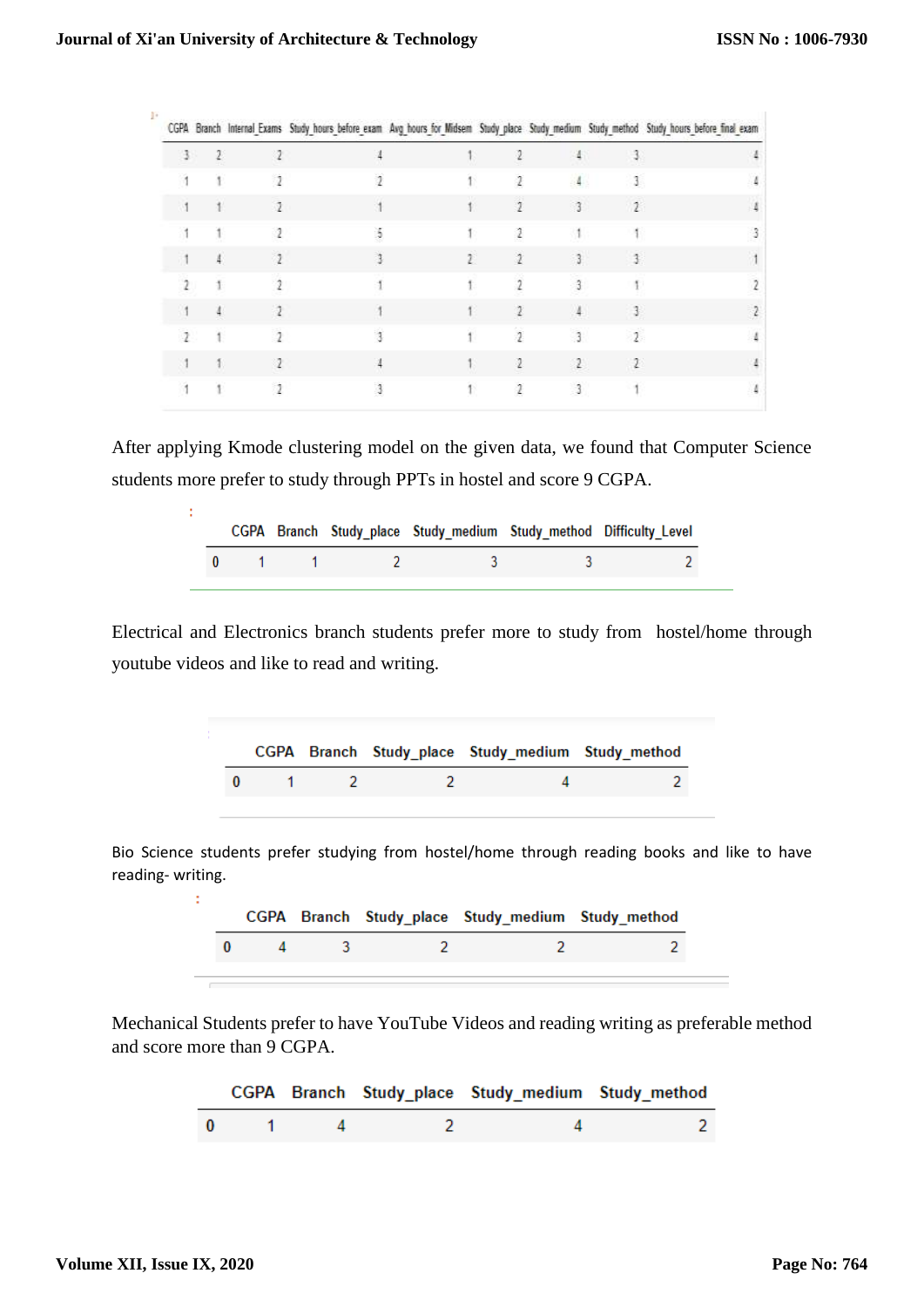## **CONCLUSION**

A study pattern analysis was performed on a sample of 200 UG students within the campus using K-mode clustering algorithm. The performance characteristics of the proposed algorithm were quantified in terms of study time for the preparation of the examination, study medium and method of study. It was noticed that among 200, there were only 89 responses from different students. Statistics show that the 36% of students are studying for the exam overnight using writing and reading method on YouTube platform.

#### **REFERENCES**

[1] Chengjiu YIN, Noriko UOSAKI, Hui-Chun CHU, Gwo-Jen HWANG, Gi-Zen Liu, Jau-Jian HWANG, Itsuo HATONO, Etsuko KUMAMOTO & Yoshiyuki TABATA "Learning Behavioral Pattern Analysis based on Students' Logs in Reading Digital Books" International Conference on Computers in Education. New Zealand: Asia-Pacific Society for Computers in Education (2017)

[2] H Awang, N Abd Samad, N S Mohd Faiz, R Roddin and J D Kankia "Relationship between the Learning Styles Preferences and Academic Achievement" International Research and Innovation Summit (IRIS2017) IOP Conf. Series: Materials Science and Engineering 226 (2017)

[3] R.Sridhar Anand and Dr.M.Rajendraprasad " A study on learning styles and their impact of science teaching among primary school students International Education and research journal volume 2 Issue 1 Jan 2016

[4] John martin A, \Maria Dominic M "Adaptation using Machine Learning for Personalized eLearning Environment based on Students Preference" International Journal of Innovative Technology and Exploring Engineering (IJITEE) ISSN: 2278-3075, Volume-8 Issue-10, August 2019

[5] Muhammad Said Hasibuan, Lukito Edi Nugroho, Paulus Insap Santosa "MODEL DETECTING LEARNING STYLES WITH ARTIFICIAL NEURAL NETWORK" Journal of Technology and Science Education JOTSE, 2019 – 9(1): 85-95 – Online ISSN: 2013-6374 – Print ISSN: 2014-5349 November 2018

[6] Brahim HMEDNA, Ali El Mezouary, Omar Baz, and Driss Mammass "Identifying and tracking learning styles in MOOCs: A neural networks approach "International Journal of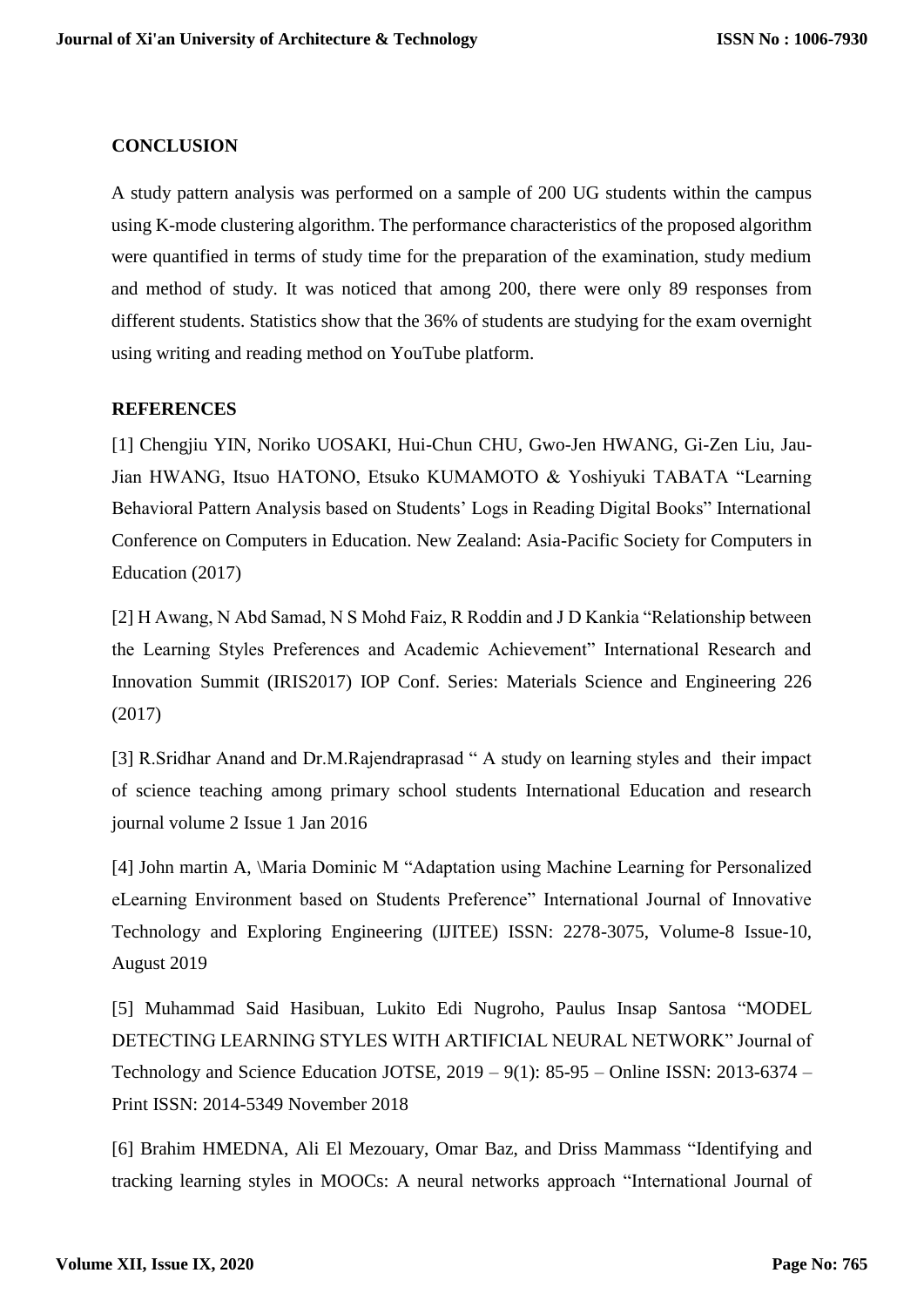Innovation and Applied Studies ISSN 2028-9324 Vol. 19 No. 2 Feb. 2017, pp. 267-275 © 2017 Innovative Space of Scientific Research Journals

[7] Annabel Latham, Keeley Crockett, David Mclean "Profiling Student Learning Styles with Multilayer Perceptron Neural Networks" IEEE Xplore 27 January 2014

[8] Yin, C., Uosaki, N., Chu, H. C., Hwang, G. J., Hwang, J. J., Hatono, I., & Tabata, Y. (2017, January). Learning behavioral pattern analysis based on students' logs in reading digital books. In *Proceedings of the 25th international conference on computers in education* (pp. 549-557).

[9] Awang, H., Samad, N. A., Faiz, N. M., Roddin, R., & Kankia, J. D. (2017, August). Relationship between the Learning Styles Preferences and Academic Achievement. In *IOP Conference Series: Materials Science and Engineering* (Vol. 226, No. 1, p. 012193). IOP Publishing.

[10] Prasad, M. R., & Reddy, D. K. (2016, February). Computer Based Teaching Methodology for Outcome-Based Engineering Education. In *2016 IEEE 6th International Conference on Advanced Computing (IACC)* (pp. 809-814). IEEE.

[11] Hasibuan, M. S., Nugroho, L. E., & Santosa, P. I. (2019). Model Detecting Learning Styles with Artificial Neural Network. *Journal of Technology and Science Education*, *9*(1), 85-95.

John Martin A and Maria Dominic M (2019). Adaptation using Machine Learning for Personalized Elearning Environment based on Students Preference. (2019). International Journal of Innovative Technology and Exploring Engineering, 8(10), 4064–4069.

[12] Kolekar, S. V., Pai, R. M., & MM, M. P. (2017). Prediction of learner's profile based on learning styles in adaptive e-learning system. *International Journal of Emerging Technologies in Learning (iJET)*, *12*(06), 31-51.

[13] El Aissaoui, O., El Madani, Y. E. A., Oughdir, L., & El Allioui, Y. (2019). A fuzzy classification approach for learning style prediction based on web mining technique in elearning environments. *Education and Information Technologies*, *24*(3), 1943-1959.

[14] Li, L. Y., & Tsai, C. C. (2017). Accessing online learning material: Quantitative behavior patterns and their effects on motivation and learning performance. *Computers & Education*, *114*, 286-297.

[15] Simranjeet kour Bindra, Akshay Girdhar and Indrajeet Singh Bamrah "Outcome Based Predictive Analysis of Automatic Question Paper using Data Mining", Proceedings of the 2nd International Conference on Communication and Electronics systems ICCES 2017.